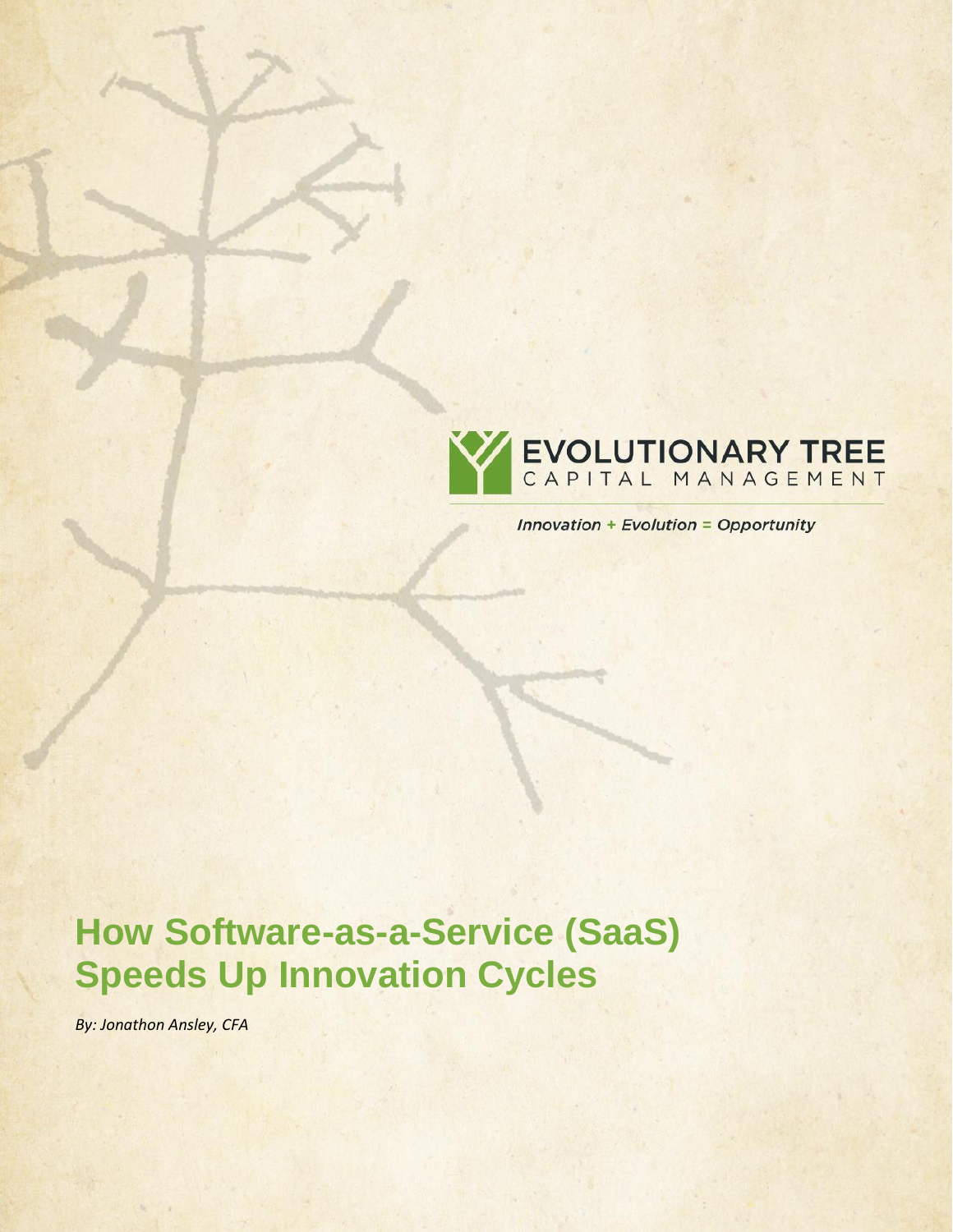## *What's Evolving on the Innovation Frontier:*

## *How Software-as-a-Service (SaaS) Speeds Up Innovation Cycles*

#### **Multi-Decade Paradigm Shift Creates Opportunities for Leading Innovators**

One of the most important trends in the technology sector is the shift from on-premise software to software-as-a-service, or SaaS, for short. The key difference between the two technologies is on-premise software is installed and run at the client's physical location, while SaaS is delivered from the software vendor to the client over the Internet via a web browser. This change in architecture has created numerous growth opportunities for forward-thinking, innovative companies and has given rise to a new class of software leaders. At the same time, it has challenged the previous generation of on-premise providers to make the jump to the new architecture. Navigating the shift to a new paradigm is often a difficult transition, and legacy vendors have struggled to adapt, leaving the door open for leading SaaS innovators.

Software's importance to both businesses and consumers has become increasingly important over time, a topic that we discuss in another thought piece called "Digital Transformation." Processing power has continually increased with Moore's Law, an observation made by Gordon Moore (co-founder of Intel), that the number of transistors on a chip, and therefore performance, doubles every 18-24 months. This doubling of processing power every two years has enabled exponential improvements in software, driving a shift from software as a mere *tool* for businesses to, increasingly, the *foundation* of businesses. Software is becoming the operating system of companies and industries. Said most eloquently by venture capitalist Marc Andreesen, "Software is eating the world."

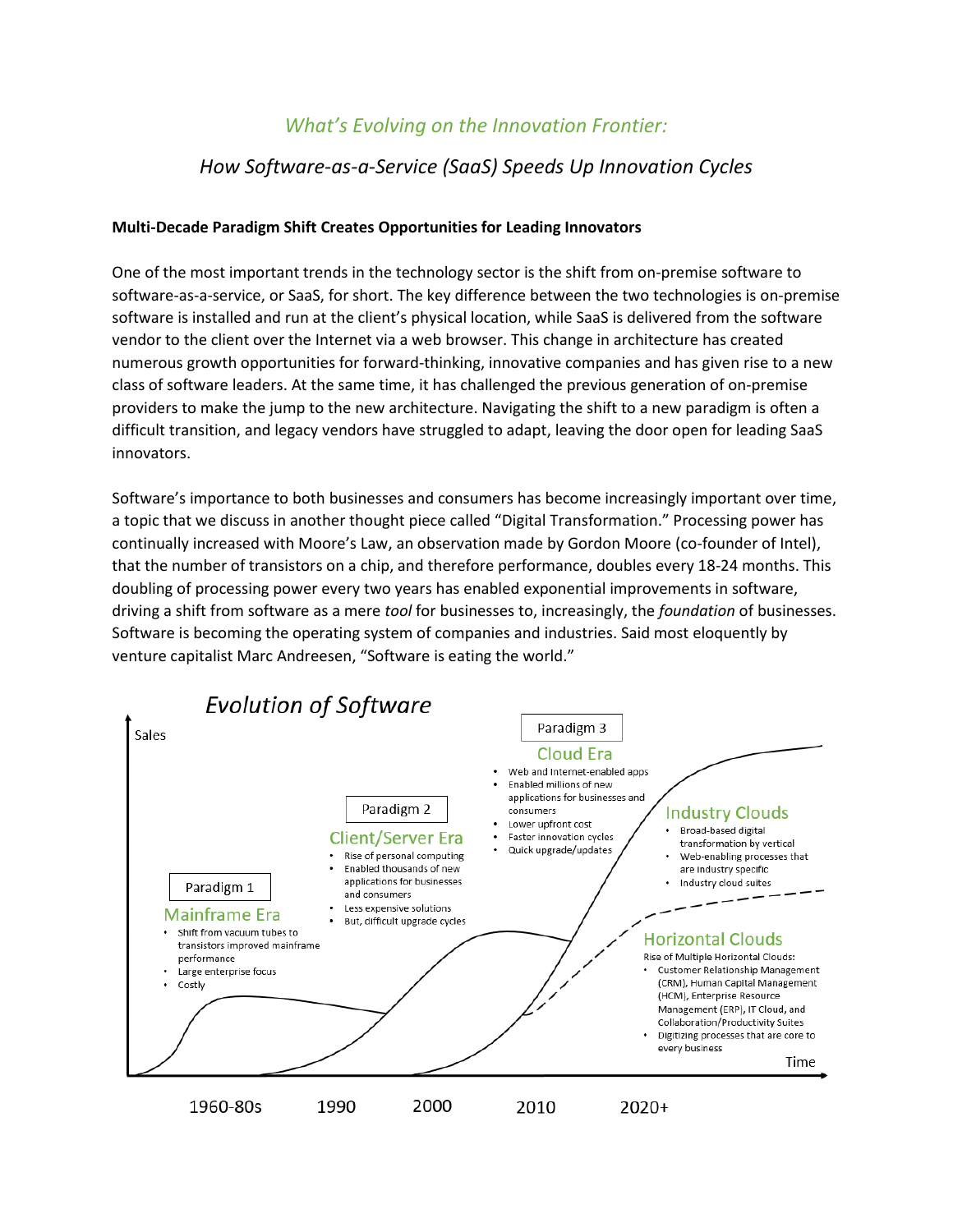Gartner estimates the total global enterprise software market in 2018 to be nearly \$400B, growing over 9% annually.<sup>1</sup> While this represents solid growth for such a large market, it does not show the whole picture. If we break down the software market into two segments, on-premise software and SaaS, we see that on-premise is actually flat to declining, while SaaS is the real engine of growth for the entire software market. SaaS industry growth is projected to be in a range of 15-20% per year.

The first SaaS companies emerged in the late 1990s with the founding of NetSuite in 1998, followed by Salesforce.com a year later. It took nearly a decade for the new cloud-based architecture to hit its inflection point and gain significant market acceptance and adoption. There were a number of hurdles that needed to be addressed before companies would make the jump to the new paradigm. One of the main hurdles was security. Companies were terrified by the thought of having their corporate and customer data reside offsite at another location, such as the software vendor's data center. Other hurdles included the lack of functionality of early SaaS applications, as well as speed and latency. Over time, these hurdles were addressed through faster broadband and demonstrated security. Today, many best-in-class SaaS providers are thought to have better supporting infrastructure and security than individual customers can provide in their own datacenters. Overcoming these hurdles has accelerated the shift from traditional licensed, on-premise software to SaaS.

The SaaS architecture dramatically lowers costs when compared to the traditional on-premise model in a number of ways. First, it has a lower upfront cost for the software via the subscription model relative to a higher initial cost typical of on-premise licenses. Further, by being web-enabled, a company can literally turn on applications, making implementations easier, faster, and more cost-effective. Lastly, fewer IT staff are needed because the software is installed, run, and maintained on the software vendor's servers, leading to lower overall IT costs. A 2010 study by the research firm Hurwitz and Associates demonstrated that total cost of ownership (TCO) can be reduced by over 70% relative to onprem solutions by shifting to SaaS.<sup>2</sup>

But, cost is only one factor, as the benefit of speeding up innovation cycles is another driver of adoption. Below, we review the concept of innovation cycles more broadly, and then apply this concept to SaaS.

#### **Innovation Cycles for Everything are Speeding Up…**

The length of *innovation cycles*—the time it takes for important new innovations to move from ideation all the way through development and adoption—has been decreasing over time. For example, it took centuries for humans to transition from foragers to farmers, enabled by the domestication of animals and the development of farming techniques. These techniques helped increase the supply of food, which over time led to larger populations and settled communities. These were monumental changes spurred at the very heart by innovation, but they happened over centuries. Even just 250 years ago, in the mid-1700s, innovation cycles on average took decades. The rise of steam power and the build-out of the railroad system took many years to develop. Since then, innovation cycles have further compressed, primarily due to the rise of the Digital Age, or what economist Klaus Schwab refers to as the Third and Fourth Industrial Revolutions. 3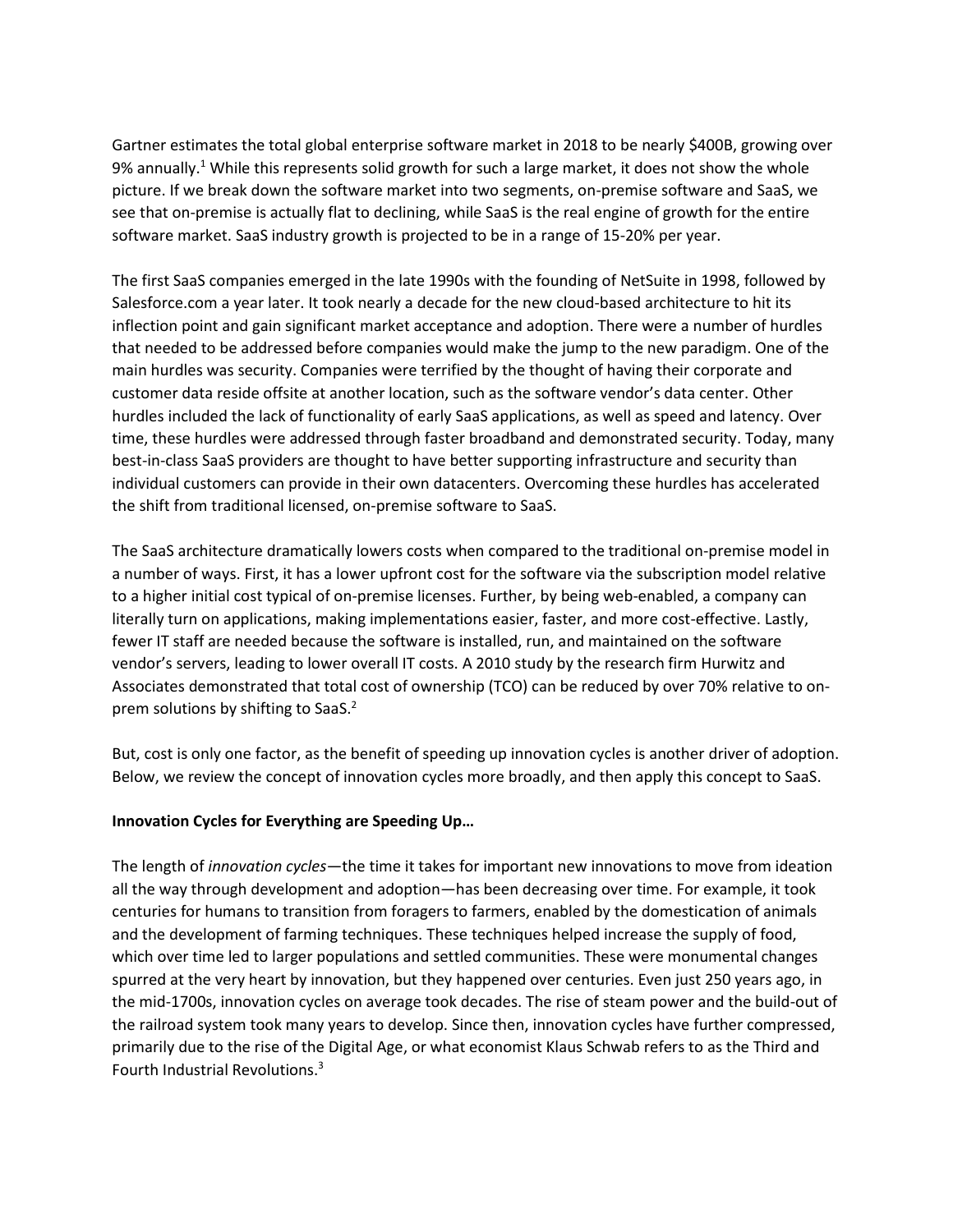*Companies that can deliver innovation to their customers at a faster rate than their competitors have a distinct advantage*. Within the software industry, we are seeing this play out in the shift from onpremise software to SaaS, a key evolutionary shift driving investment opportunity.

### **…And SaaS Further Speeds Up Innovation Cycles**

*In addition to lower total cost of ownership, one of the most underappreciated and overlooked benefits of SaaS is the ability for SaaS vendors to deliver greater and more rapid innovation to their customers, compared to the traditional shrink-wrap or licensed software offerings*.



## Software-as-a-Service Speeds Up Innovation Cycles

In the old on-premise model customers purchased a software license and installed it throughout the organization (called an implementation), on every computer across the customer's physical footprint. This process often took months, and company-specific customization of the software might add years of further work. Not only did this process typically involve a number of costly consultants and implementation partners, it was also highly disruptive to business productivity.

Future upgrades of on-premise software further complicated this process and added additional costs. Major upgrades often resemble re-implementations in terms of time, cost, and complexity.<sup>4</sup> The customizations during the implementation phases, that took consultants and partners months, or even years to complete would have to be reworked. In the on-premise world, an upgrade was effectively on the same scale as the original implementation.

As a result, many customers have resorted to lengthening the time between upgrades, which slows innovation cycles, and delays the rollout of new software features and functionality. This is especially true for certain types of complex software like Enterprise Resource Planning (ERP), which is not only costly to implement but can also be extremely disruptive to the day-to-day operations of a business. Upgrading the ERP system, which runs the core financial software for a company, is often compared to a